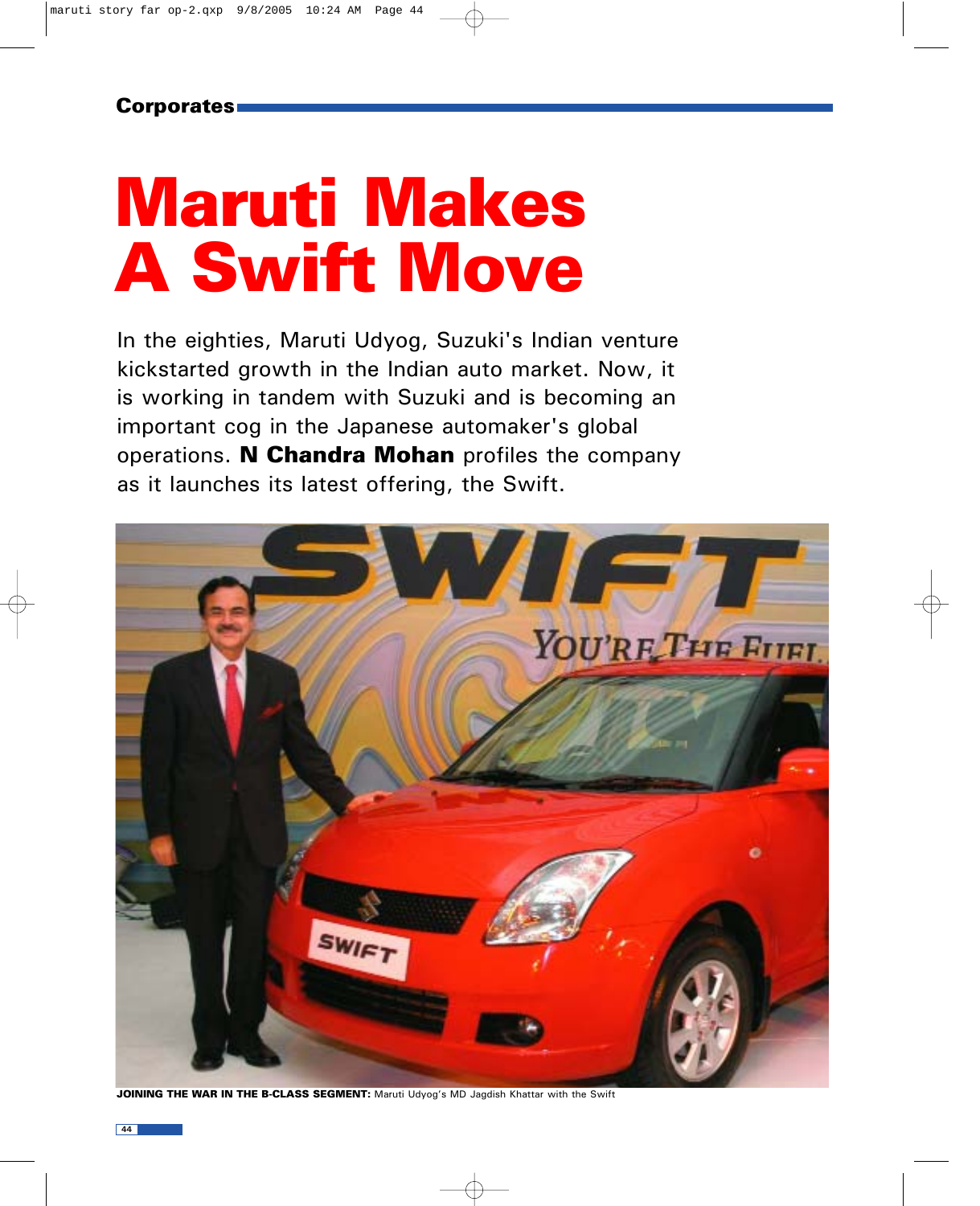

TRIGGERING AN AUTO REVOLUTION: The Maruti 800 which rewrote Indian auto history and sent competition out of business

The car mart in India is sizzling.<br>
Almost all the major marquees of<br>
the world are here, Mercedes<br>
Benz, GM, Ford, Fiat, Honda,<br>
Nissan Hyundai and BMW, to name some Almost all the major marquees of the world are here, Mercedes Nissan, Hyundai and BMW, to name some of them. Even the sybaritic Maybach has been launched and the mighty Humvee is just around the corner. Sales volumes may not be dazzling — they have just crossed the one-million mark — but at 25 per cent annual growth, it is the fastest growing market. And also among the most competitive, as the bulk of consumers have made the point that they are scouring for the value-for-money proposition. .

The Indian auto enthusiast is *au fait* with international trends and can currently take his pick from over 60 international models. But the company that introduced him to contemporary auto technology and rewrote the rules of the market was not in the global league of the business. It was Japan's Suzuki Motor Corporation, which entered into a joint venture with the government of India in the early '80s and set up Maruti Udyog. Until that time, the consumer had a choice of two cars made in India under licence. One was a Fiat, which was no longer produced in Italy. And the other was a '50s Vauxhall, all but forgotten in England.

Maruti set the cat among the pigeons with its small 800 cc car and virtually ran

The Swift's successful launch thus symbolises all the strengths of Maruti as a subsidiary of a global leader in small car manufacture.

both companies out of business. It then achieved a near monopoly for almost a decade- until the global majors wisened up on the potential of the Indian market and set up operations in the mid-nineties. Now the \$2.5 billion car giant Maruti has again joined war with its rivals; but this time they are more formidable and have deeper pockets. The latest battleground is the fastgrowing B-segment in which Maruti has launched the Swift.

Nothing illustrates the success of its launch better than the reaction of rival car manufacturers who were rattled by its aggressive pricing and even took to knock-Swift ad campaigns. Maruti's latest hatchback model — its first new one since early 2002 when SUV Grand Vitara was introduced — has been competitively priced at \$9,000 (later revised to \$9,300) for the base model vis-à-vis more expensive models of Hyundai's Getz, Ford's Fusion and GM's Corsa Sail. With the Swift there is a lot riding for Maruti in an era of global competition.

Reflecting Suzuki's global strategy, the Swift also happens to be its first car to be launched in India just a few months after its debut in Japan and Europe. Besides India, this model will also be manufactured in Japan, Hungary and China. This fact itself tells a fascinating story of its own regarding Maruti's new avatar as a subsidiary of Suzuki since 2003 — after the latter secured control of the company when the government of India divested 27.5 per cent of its holding through an initial public offering. The government still retains a stake of 18.5 per cent in Maruti, while Suzuki has 54.2 per cent.

Maruti has been the flagship venture of Japanese collaboration with the government of India. At a time when few businessmen from his country dared to venture into Indian territory, Osamu Suzuki, chairman and CEO of Suzuki Motor Corp, was the first to enter into a joint venture with the Indian government as a minority partner in the early 1980s. "More than 20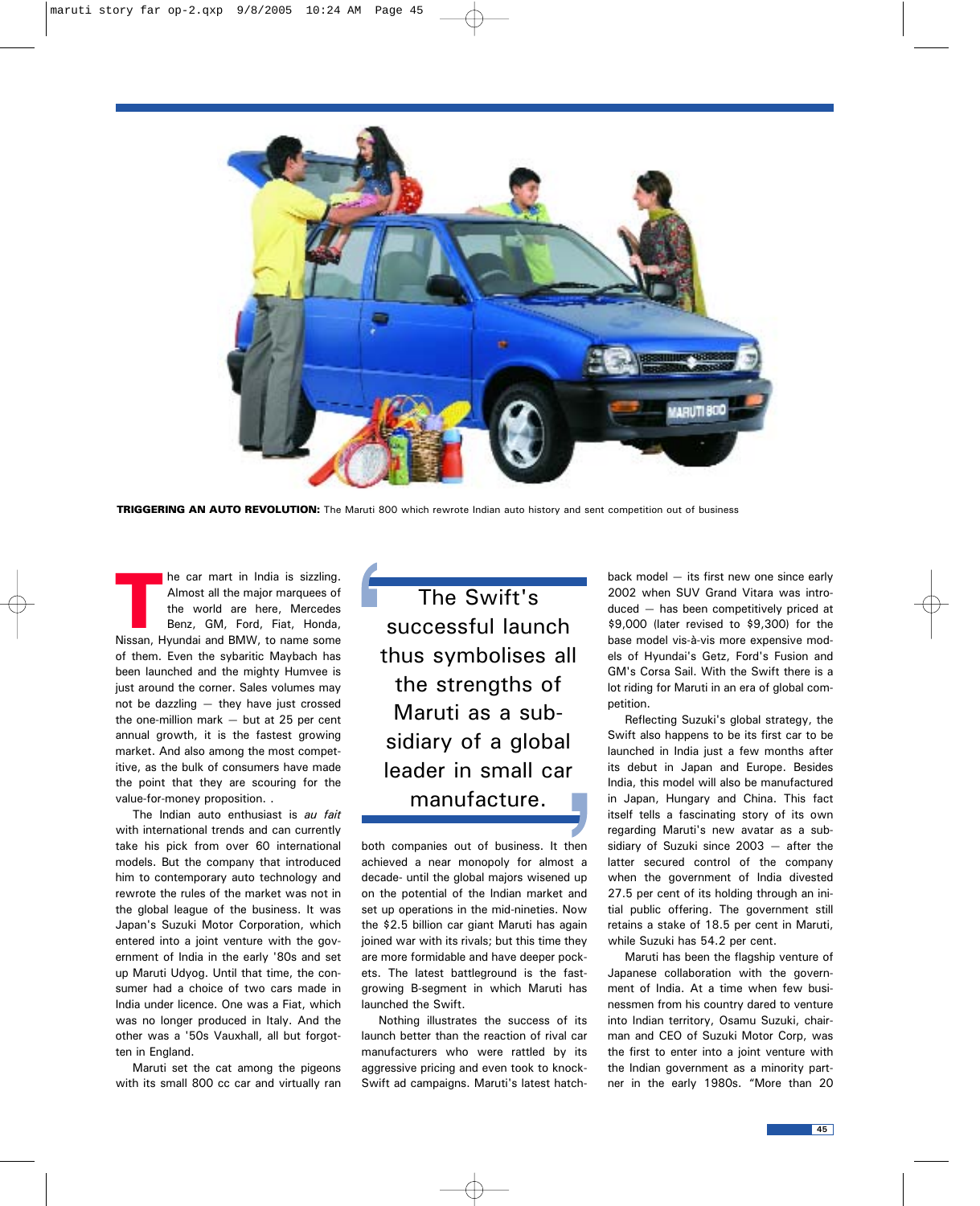## KHATTARSPEAK

**JAGDISH KHATTAR** managing director of Maruti Udyog, took over the reins of the company in 1999 when Maruti was under pressure from global automakers that had entered into the Indian market. Since then he has successfully managed to steer the company onto the growth path and driven its entry into new service businesses like car finance, car insurance, and pre-owned cars. Under his leadership, the company has also beefed up its R&D capability, with engineers from Maruti being involved in the development of new Suzuki models like the **Swift.** 

#### **On whether the Swift was specifically designed for the Indian market:**

The Swift is a global car. The launch of Swift in India is part of a global launch that includes Europe, Japan and China. The Swift is a truly global vehicle. Inspired by avant-garde European design in an innovative 1.5 box shape. Built to typical Japanese precision and attention to detail, it was adapted and tested to the unique Indian road conditions and customer requirements.

**Maruti as the R&D hub for Suzuki in Asia:** Maruti is certainly working towards it.

Suzuki has announced that it wants to make Maruti its R&D hub for Asia. About 50 young Maruti engineers have been trained in Suzuki for a period ranging from 6 months to 2 years. This will form the core group to drive future R&D efforts in Maruti.

The most basic level of R&D capability is to 'localise' production. This was the nature of capability that Maruti acquired — and had to be satisfied with — for many years. Next is the capability to 'face lift' models. Maruti has now acquired this capability. The third stage is collaborative development as in the case of Swift. The highest dimension of R&D capability is to develop new models.

#### **On what Swift means for Indian auto engineering capabilities:**

The Swift is also an example of the growing recognition of Indian intellectual and engineering capability as 25 Indian engineers from Maruti have worked with their Japanese counterparts in Suzuki for two years to design this vehicle as well as prepare it for Indian conditions. Maruti's R& D capability, evident time and again in the upgrades of Zen, Wagon R, Esteem, Maruti 800 and Omni, has attained a new level with the Swift.



years ago, India wanted a car that was affordable, fuel efficient, and of a quality comparable to a Japanese car. We gave India the Maruti-800", says Jagdish Khattar, Maruti's managing director. The advent of that hatchback did more than that by triggering an automobile revolution in India.

Suzuki's priority since then was obviously to shore up Maruti's dominance in the auto industry. It was not as if the company was selling fewer cars. Far from it. Thanks to the automobile revolution that it triggered with the Maruti-800, the market itself boomed like never before. If it took more slightly than 10 years since December 1983 for the company to produce one million cars, it only took 3 years since then to keep adding a million more. By April 2003, the company thus had produced four million cars. The pace quickened thereafter to 2 years for the fifth millionth car to roll out on April 27, 2005.

In its new incarnation as a Suzuki sub-<br>sidiary, the company thus found itself In its new incarnation as a Suzuki suboperating in an intensely competitive market place with 13 global auto majors now operating in India — some of whom had begun to directly challenge Maruti's dominance in making small cars. The company's initial response was to shore up market share by acquiring the capability to facelift its existing models like Zen, Wagon R, Maruti-800 and cash in on their brand equity. These aesthetic upgrades coupled with sharp price cuts boosted sales significantly. The company's share of the competitive B segment currently is 54.7 per cent.